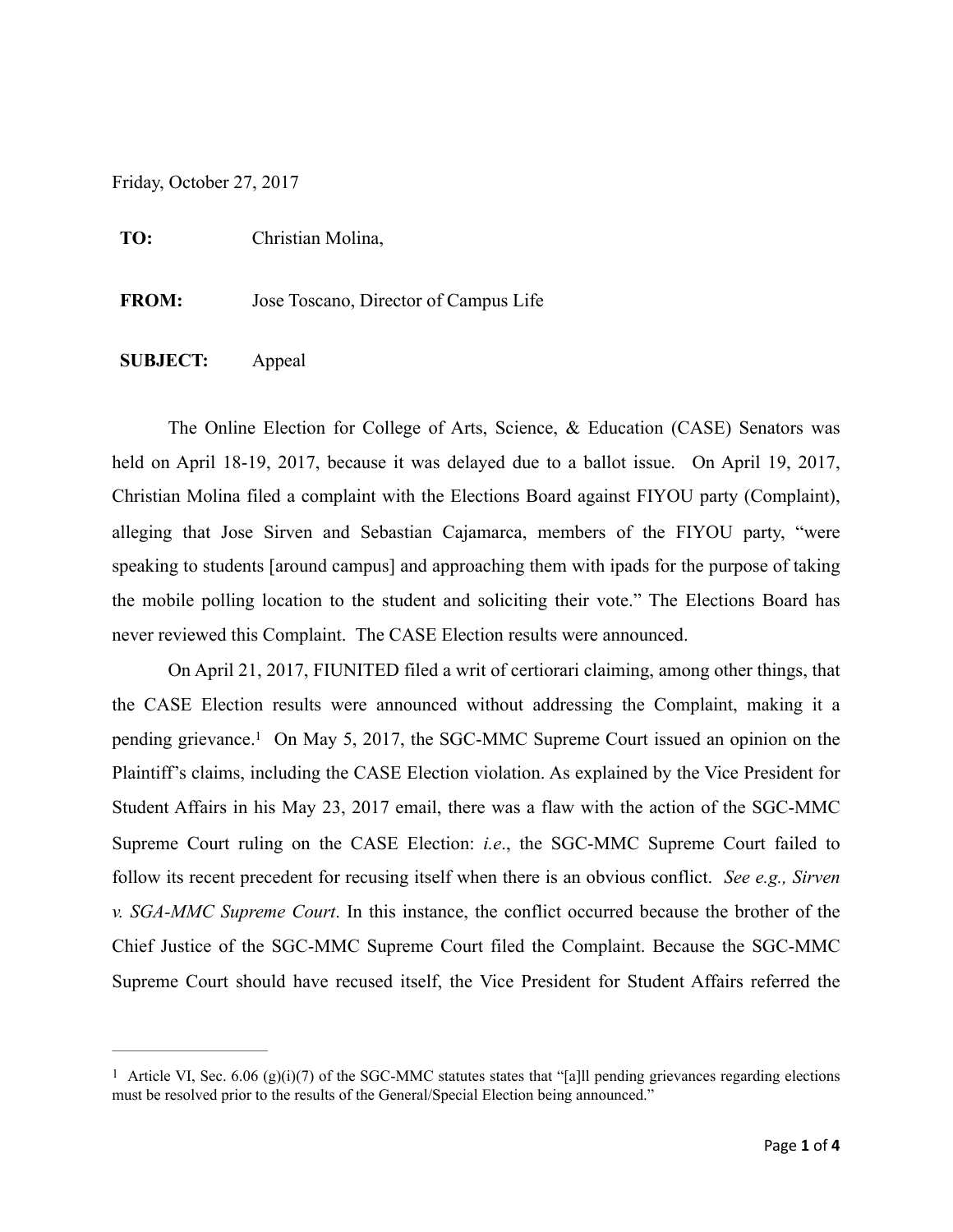<span id="page-1-1"></span>case involving the CASE Senators to the Office of Student Conduct and Conflict Resolution to hold a hearing on issues raised in the writ[.](#page-1-0)<sup>[2](#page-1-0)</sup>

On August 18, 2017, the Office of Student Conduct and Conflict Resolution (SCCR) (acting as the Elections Hearing Board) held a hearing to determine if the CASE Senators violated the Elections Code. After hearing the case, the acting Elections Hearing Board ruled that there was no violation of the Elections Code because it was unclear what regulations governed this special election. On August 21, 2017, Molina filed an appeal in regards to the aforementioned ruling (Appeal). In his Appeal, Molina alleges: (i) a violation of Florida Government in the Sunshine Laws; (ii) a violation of Student Due Process Rights as defined in the SGA Constitution because he was unaware of the procedure to be followed at the hearing; and (iii) a violation of the SGC-MMC Statutes and the SGC-MMC Elections Code because there was no quorum. For these reasons, Molina asks that the ruling be overturned.

# **Review**

 As the Director of Campus Life, I have the authority to review appeals for election violations. *See* Article VI, Sec. 6.06(g)(i)(2) of the SGC-MMC Statutes.

I. Violation of Florida Government in the Sunshine Laws

According to Molina, the hearing in question was held on Friday, August 18, 2017 at 9:00 a.m. However, the details of the hearing were only posted later in the evening of Thursday, August 17, 2017. Based on Molina's calculations this "would leave only approximately 12 nonbusiness hours and 1 business hours [sic] before the hearing in question."

In the past if the complaint was filed during the election, the Elections Board would notify parties as provided in the Elections Code, specifically Article VI, Sec. 6.06(g)(i)(2) of the SGC-MMC Statutes. Taking into consideration the fact that Molina filed the complaint with the Elections Board during the CASE election, the Acting Elections Board should have followed the notice requirements outlined in the Article VI, Sec.  $6.06(g)(i)(2)(a)$  of the SGC-MMC Statutes, specifically, this:

<span id="page-1-0"></span>[<sup>2</sup>](#page-1-1) Per Article VIII, Sec. 8.04(a)(iii) of the SGC-MMC Statutes.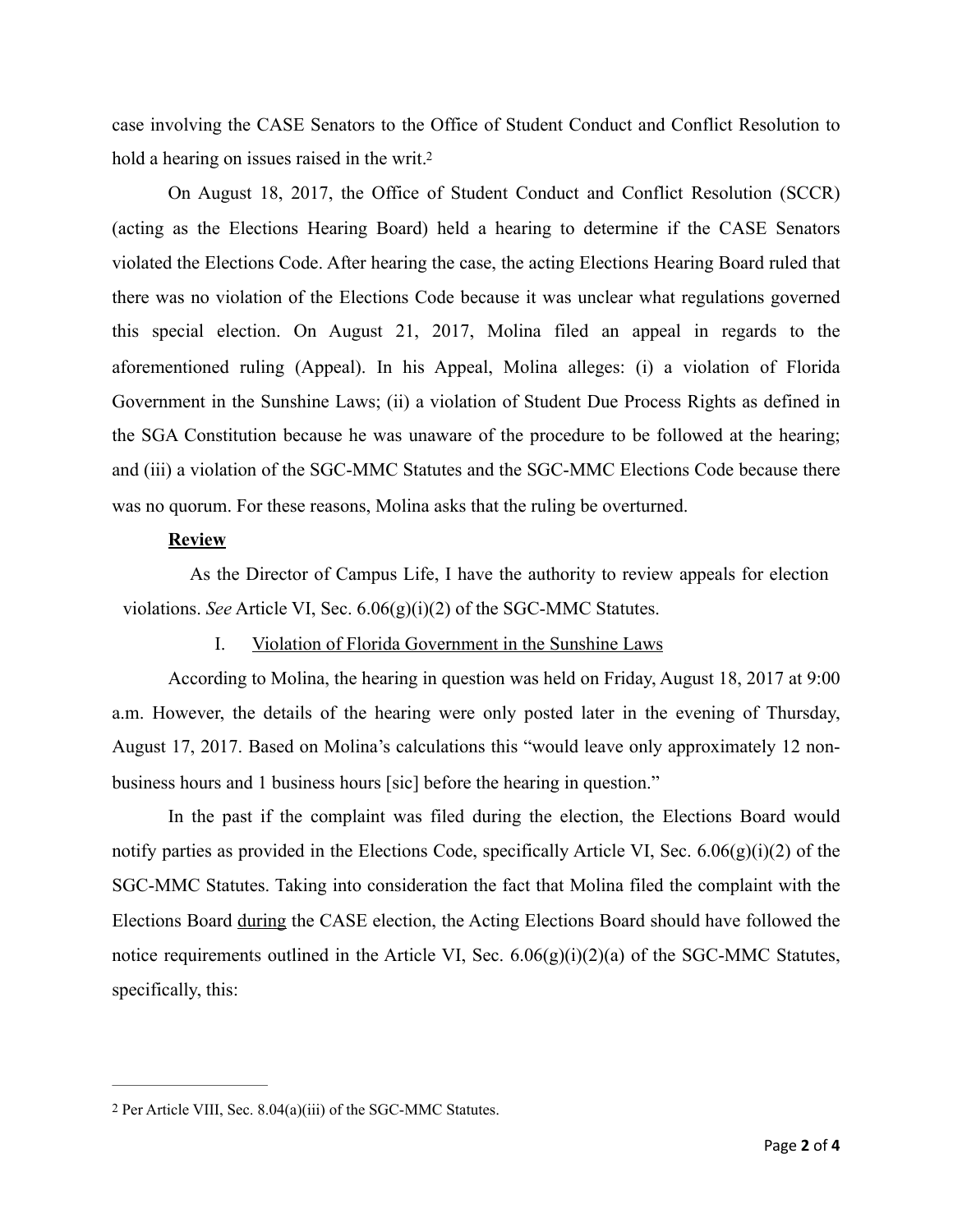Both the complainant and defendants [sic] must receive written notice of the time and location from the Elections Commissioner **no less than twenty-four (24) hours before a hearing is conducted**.

Given that such notice was posted on Thursday, after the normal business hours, and the hearing was held on Friday morning, I agree that the notice given in this case was not proper. To cure the improper procedure, the case needs to be reheard. *C.f.*, *Bruckner v. City of Dania Beach*, 823 So. 2d 167, 171 (Fla. 4th DCA 2002).

#### II. Violation of Student Due Process Rights as defined in the SGA Constitution

Molina further asserts that he was not made aware of the hearing's procedure prior to the hearing itself. Molina also claims that, although the SGA Constitution offers the right to a speedy and public hearing, he was "certainly offered a very speedy hearing, but not offered a public hearing."

The SGC MMC Statutes provide that if the complaint was filed during the election, the Elections Board would first review the complaint to determine whether there should be a hearing. See Article VI, Sec.  $6.06(g)(i)(2)$  of the SGC-MMC Statutes. However, the SGC-MMC Statutes do not, set forth the procedure to be followed during such hearing. In practice, once it was decided that a hearing would be held, the Elections Board would decide a case based on the evidence contained in the complaint and that has been provided to the Elections Board. In this case, the acting Elections Board should follow that same procedure when it hears the case on remand and also accept any written evidence from the defendant(s).

Therefore, to avoid any possible confusion and new precedents, I recommend that the acting Elections Board follows the same process as the Elections Board does while hearing the complaints filed during the election.

#### III. Violation of the SGC-MMC Statutes and the SGC-MMC Election Code

Lastly, Molina states that the acting Elections Hearing Board did not have a quorum since "only three (3) members were present for the hearing." Molina cites Article VI Section 6.02(e) (i)5 of the SGC-MMC Statutes, which provides that the elections board is required to have a minimum of five (5) members. However, Molina misreads the prior precedent of *Devondra*